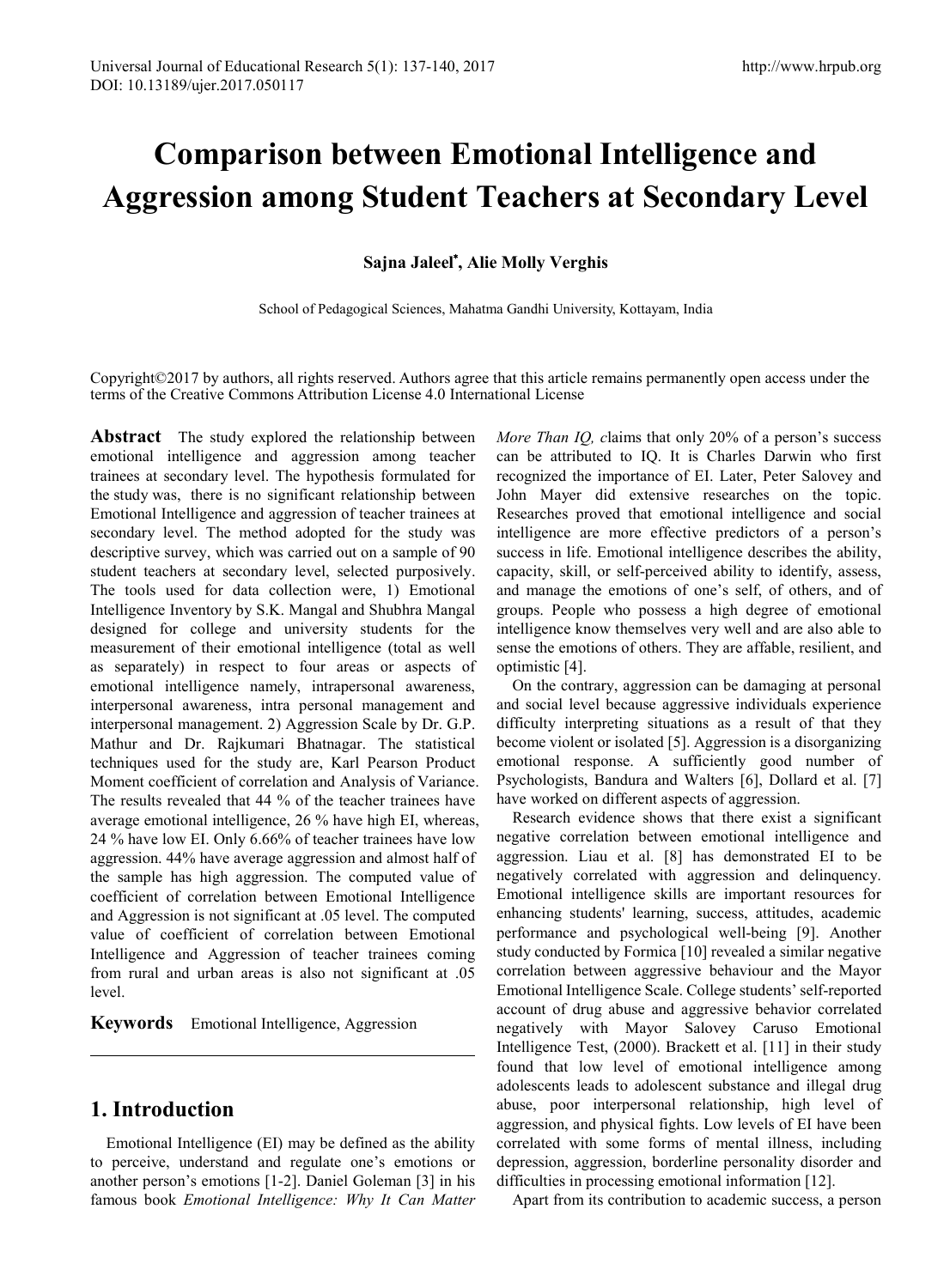with high emotional intelligence is also said to function better as a worker, being able to work under pressure, and contribute to organization's productivity. It is becoming more evident that employers nowadays are no longer looking for employees with good grades alone but they are more interested in applicants who can meet the demands of a working world and adapt to the forever changing climate and needs of their organization. This is especially true in professions that require the employees to be highly emotionally intelligent.

# **2. Need and Significance of the Study**

Education is considered as an instrument for fostering the creation of good citizens who are capable of understanding themselves, having a capacity to explore, to examine his/her inner strength and going beyond it to work for the uplifting the society. Teaching profession is very demanding profession. A good teacher should be sensitive to the demands- physical, emotional and intellectual, of the children who are in front of her. An emotionally intelligent teacher will be able to handle his/her situations effectively and help young people feel connected and self-confident. Sutton and Wheatley as cited in Kremenitzer and Miller [13] (p. 107) argue that "emotions are an integral part of a teacher's job and have an impact on teacher effectiveness, behavior, cognition, and motivation". Nelson, Low and Nelson [14] (p. 2) also posit that teachers can "effectively deal with the pressures and demands of daily life and work" by developing and capitalizing on their emotional intelligence skills. Therefore, due to the nature and demands involved in teaching, teachers should build on and strive to acquire high level of emotional intelligence to stay relevant and effective in the line of education. Based on this discussion, it is clear that having high emotional intelligence gives an added advantage to individuals, may it be in educational pursue or career development.

Aggressive behaviour on the part of teachers will create a sense of ill feeling in children and destroy their self-esteem. This will lead to the creation of a group of children who are emotionally disturbed. Especially during the adolescent stage, this may lead to destructive and delinquent behaviours. So it is very important that students who are being trained for the teaching profession be aware of the importance of having good emotional intelligence.

The study aims at creating awareness among teacher trainees on their level of emotional intelligence in different areas and their aggression level. This will help them in making necessary changes and adjustments in their life and help them in being successful in their profession as well as their life.

# **3. Objectives of the Study**

To find out the level of Emotional intelligence among

teacher trainees at secondary level.

- To find out the level of aggression among teacher trainees at secondary level.
- To study the difference between emotional intelligence among teacher trainees of rural and urban areas.
- To study the difference between aggression among teacher trainees of rural and urban areas.
- To study the relationship between Emotional Intelligence and aggression of teacher trainees from rural and urban areas.

### **4. Hypothesis of the Study**

The present study formulated three null hypotheses for testing:

- 1. There is no significant relationship between Emotional Intelligence and Aggression of teacher trainees
- 2. There is no significant difference between emotional intelligence of teacher trainees from rural and urban areas.
- 3. There is no significant difference between aggression of teacher trainees from rural and urban areas.
- 4. There is no significant relationship between Emotional Intelligence and Aggression of teacher trainees from rural and urban areas.

# **5. Methodology**

*Sample*: The study was correlational and exploratory, which was carried out on a sample of 90 teacher trainees, among which 36 are from urban area and 54 from rural area. Convenience sampling technique was used in the selection of the sample. The teacher trainees fall in the age range 21 to 25.

#### *Tools:*

1) Emotional Intelligence Inventory by S.K. Mangal and Shubhra Mangal [15] designed for college and university students for the measurement of their emotional intelligence (total as well as separately)

2) Aggression Scale by Dr. G.P. Mathur and Dr. Rajkumari Bhatnagar [16].

Karl Pearson Product Moment coefficient of correlation and *t* test were employed for statistical analysis

*Variables:* The dependent variables of the study are Emotional Intelligence and aggression while the independent variable is the locality of the teacher trainees.

# **6. Analysis of Data and Discussion of Result**

The analysis and interpretation of the data collected are given below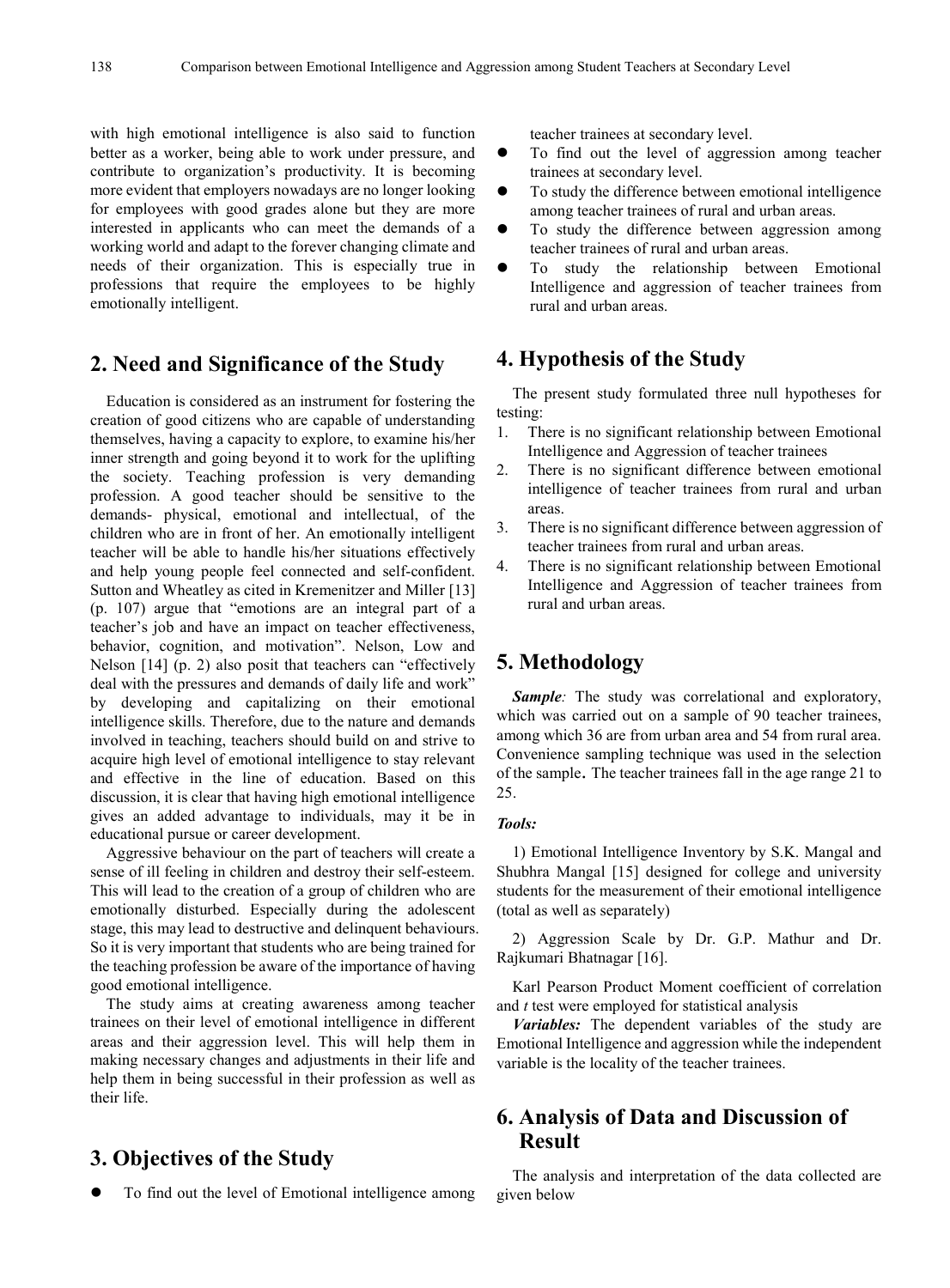### **6.1. Level of Emotional Intelligence among Teacher Trainees**

**Table 1.** Percentage distribution according to the level of Emotional intelligence among teacher trainees

| Group   | Count  | Percentage |  |
|---------|--------|------------|--|
| Poor    | $2\pi$ | 26.66      |  |
| Average |        | 44.44      |  |
| Good    |        | 28.88      |  |

It is clear from Table 1, that 44 % of the teacher trainees have average emotional intelligence. 26 % have high EI. Whereas, 24 % have low EI. This shows that methods for developing the EI of teacher trainees are necessary.

#### **6.2. Level of Aggression among Teacher Trainees**

**Table 2.** Percentage distribution according to the level of Aggression among teacher trainees

| Group   | Count | Percentage |  |
|---------|-------|------------|--|
| Low     |       | 6.66       |  |
| Average | 40    | 44.44      |  |
| High    | 44    | 48.88      |  |

Analysis of Table. 2 reveals that only 6.66% of teacher trainees have low aggression. 44% have average aggression and almost half of the sample has high aggression.

### **6.3. Relationship between Emotional Intelligence and Aggression among Teacher Trainees at Secondary Level**

**Table 3.** Correlation between Emotional Intelligence and aggression among teacher trainees at secondary level- Total Sample

| <b>Variables</b>                 | N  | Mean   | <b>SD</b> | <b>Coefficient of</b><br>correlation, r |
|----------------------------------|----|--------|-----------|-----------------------------------------|
| <b>Emotional</b><br>Intelligence | 90 | 64.44  | 9.595     | 0.089                                   |
| Aggression                       | 90 | 197.24 | 25.15     |                                         |

The computed value of coefficient of correlation denotes an indifferent or negligible relationship [17]

### **6.4. Difference between Emotional Intelligence Level of Teacher Trainees from Urban and Rural Areas**

**Table 4.** Difference between emotional intelligence of rural and urban teacher trainees

| Variable     | Locality   N |                 | Mean   | SD.   | t value |         |
|--------------|--------------|-----------------|--------|-------|---------|---------|
| Emotional    | Urban        | 36 <sup>1</sup> | 64.611 | 9.937 | 0.835   | P > .05 |
| Intelligence | Rural        | .54             | 64.178 | 9.315 |         |         |

The t value obtained is not significant at .05 level. Therefore the null hypothesis is accepted.

### **6.5. Difference between Aggression Level of Teacher Trainees from Urban and Rural Areas**

**Table 5.** Difference between aggression rural and urban teacher trainees

| Variable   | Locality |    | Mean   | SD.    | t value |         |
|------------|----------|----|--------|--------|---------|---------|
| Aggression | Urban    | 36 | 194.94 |        | 0.945   | P > .05 |
|            | Rural    | 54 | 195.32 | 28.496 |         |         |

The t value obtained is not significant at .05 level. Therefore the null hypothesis is accepted.

### **6.6. Relationship between Emotional Intelligence and Aggression among Teacher Trainees from Rural and Urban Areas**

**Table 3.** Correlation between Emotional Intelligence and aggression among teacher trainees from rural and urban areas

| <b>Variables</b> | Locality | N  | Mean   | <b>SD</b> | <b>Coefficient of</b><br>correlation, r |  |
|------------------|----------|----|--------|-----------|-----------------------------------------|--|
| Emotional        | Rural    | 36 | 64.18  | 9.31      | 0.126                                   |  |
| Intelligence     | Urban    | 54 | 64.611 | 9.94      |                                         |  |
| Aggression       | Rural    | 36 | 195.32 | 28.49     |                                         |  |
|                  | Urban    | 54 | 194.94 | 23.77     | 0.093                                   |  |

The computed value of coefficient of correlation denotes an indifferent or negligible relationship [17] between emotional intelligence of rural and urban students. Similarly for aggression also the relationship is negligible.

### **7. Findings and Discussion**

- Percentage analysis revealed that 44 % of the teacher trainees have average emotional intelligence, 26 % have high EI, whereas, 24 % have low EI. This shows that methods for developing the EI of teacher trainees are necessary.
- Only 6.66% of teacher trainees have low aggression. 44% have average aggression and almost half of the sample has high aggression. This is an alarming condition. Aggressive nature among teacher trainees may be due to the circumstances in which they were brought up. However, this has to be reduced, so that they become good teachers.
- The computed value of coefficient of correlation denotes indifferent or negligible relationship [17]. This means there is negligible correlation between teacher trainees, emotional intelligence.
- On comparison of teacher trainees coming from rural and urban areas regarding Emotional Intelligence, negligible or indifferent relationship was seen. This means that locality do not influence the emotional intelligence of teacher trainees.
- On comparison of teacher trainees coming from rural and urban areas regarding Aggression, negligible or indifferent relationship was seen. This means that aggressive behaviour of teacher trainees is not due to the influence of locality. This points out to the necessity of conducting studies taking into consideration other variables that may influence aggressive bahaviour.

# **8. Educational Implications**

 Effective training programmes for developing the level of emotional intelligence among teacher trainees has to be formulated